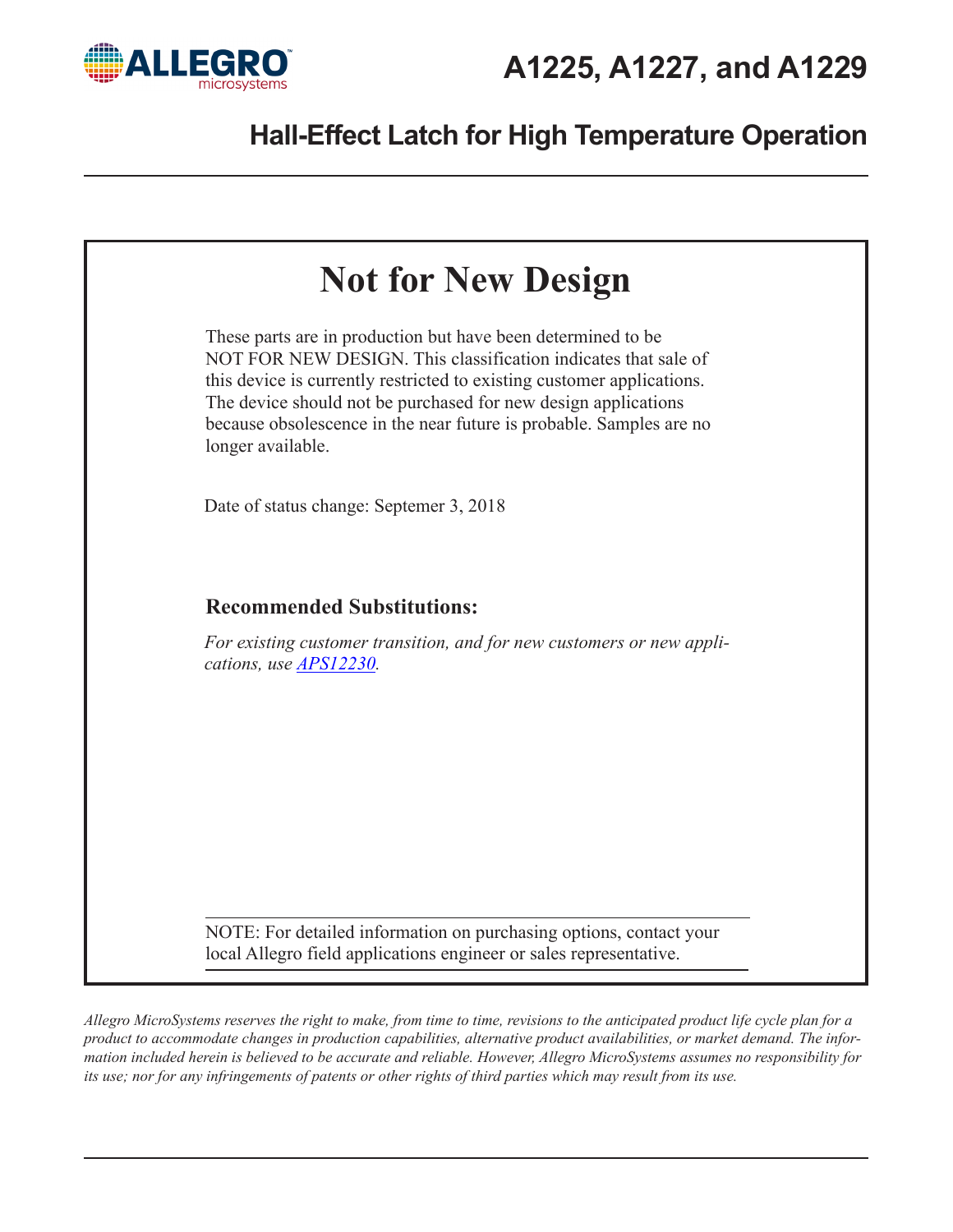

### **FEATURES AND BENEFITS**

- Symmetrical switchpoints
- Superior temperature stability
- Operation from unregulated supply
- Open-drain 25 mA output
- Reverse battery protection
- Activate with small, commercially available permanent magnets
- Solid-state reliability
- Small size
- Resistant to physical stress
- Enhanced ESD structures result in 8 kV HBM ESD performance without external protection components
- Internal protection circuits enable 40 V load dump compliance without external protection components

### **PACKAGES:**



### **DESCRIPTION**

These Hall-effect latches are extremely temperature-stable and stress resistant sensor ICs especially suited for operation over extended temperature ranges to 150°C. Superior hightemperature performance is made possible through a novel Schmitt trigger circuit that maintains operate and release point symmetry by compensating for temperature changes in the Hall element. Additionally, internal compensation provides magnetic switchpoints that become more sensitive with temperature, hence offsetting the usual degradation of the magnetic field with temperature. The symmetry capability makes these devices ideal for use in pulse-counting applications where duty cycle is an important parameter. The three basic devices (A1225, A1227, and A1229) are identical except for magnetic switchpoints.

Each device includes on a single silicon chip a voltage regulator, Hall-voltage generator, temperature compensation circuit, signal amplifier, Schmitt trigger, and a buffered open-drain output to sink up to 25 mA. The on-board regulator permits operation with supply voltages of 3.8 to 24 V.

The first character of the part number suffix determines the device operating temperature range. Suffix L is for –40°C to 150°C. Two package styles provide magnetically optimized packages for most applications. Suffix LH is a 3-pin SOT23W surface-mount package; suffix UA is a 3-pin ultramini SIP for through-hole mounting. The packages are lead (Pb) free with 100% matte-tin leadframe plating.



## **Functional Block Diagram**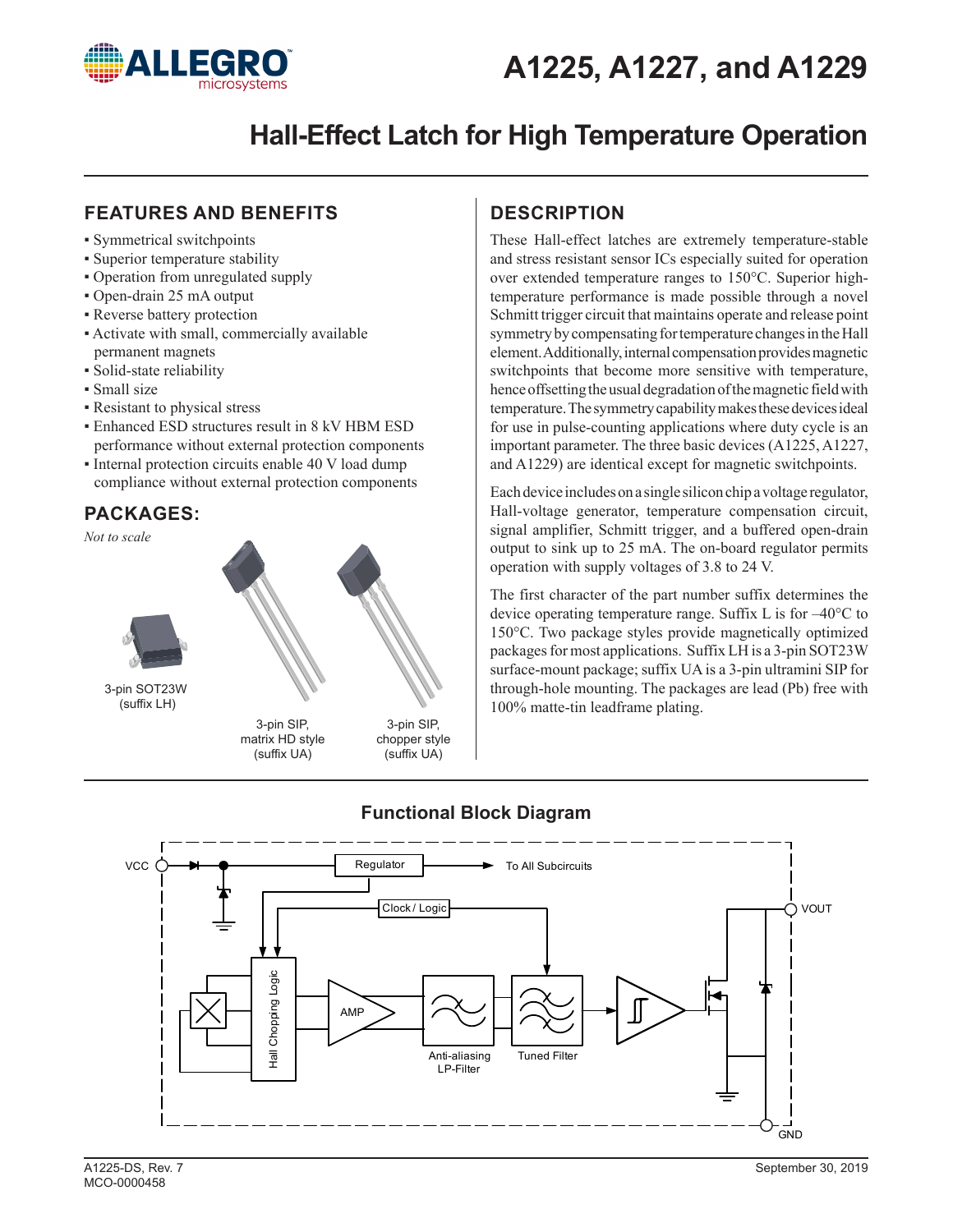### **SELECTION GUIDE**

| <b>Part Number</b> | Packing [1]                    | Package                     | <b>Ambient</b><br>Temperature, $T_A$ | $B_{RP}(min)$<br>(G) | $B_{OP}(max)$<br>(G) |
|--------------------|--------------------------------|-----------------------------|--------------------------------------|----------------------|----------------------|
| A1225LLHLT-T       | 7-in. reel, 3000 pieces/reel   | 3-pin SOT-23W surface mount |                                      |                      |                      |
| A1225LLHLX-T       | 13-in. reel, 10000 pieces/reel | 3-pin SOT-23W surface mount | $-40^{\circ}$ C to 150 $^{\circ}$ C  | $-300$               | 300                  |
| A1225LUA-T         | Bulk, 500 pieces/bag           | 3-pin SIP through hole      |                                      |                      |                      |
| A1227LLHLT-T       | 7-in. reel, 3000 pieces/reel   | 3-pin SOT-23W surface mount |                                      |                      |                      |
| A1227LLHLX-T       | 13-in. reel, 10000 pieces/reel | 3-pin SOT-23W surface mount | $-40^{\circ}$ C to 150 $^{\circ}$ C  | $-175$               | 175                  |
| A1227LUA-T         | Bulk, 500 pieces/bag           | 3-pin SIP through hole      |                                      |                      |                      |
| A1229LLHLT-T       | 7-in. reel, 3000 pieces/reel   | 3-pin SOT-23W surface mount |                                      |                      |                      |
| A1229LLHLX-T       | 13-in. reel, 10000 pieces/reel | 3-pin SOT-23W surface mount | $-40^{\circ}$ C to 150 $^{\circ}$ C  | $-200$               | 200                  |
| A1229LUA-T         | Bulk, 500 pieces/bag           | 3-pin SIP through hole      |                                      |                      |                      |

[1] Contact Allegro™ for additional packaging options.



### **ABSOLUTE MAXIMUM RATINGS**

| <b>Characteristic</b>                | Symbol            | <b>Notes</b> | Rating       | Unit         |
|--------------------------------------|-------------------|--------------|--------------|--------------|
| Forward Supply Voltage               | $\rm V_{CC}$      |              | 30           | V            |
| Reverse Supply Voltage               | $V_{\text{RCC}}$  |              | $-30$        | V            |
| Output Off Voltage                   | $V_{\text{OUT}}$  |              | 30           | V            |
| Reverse Output Voltage               | V <sub>ROUT</sub> |              | $-0.5$       | V            |
| <b>Continuous Output Current</b>     | <b>OUT(SINK)</b>  |              | 25           | mA           |
| <b>Operating Ambient Temperature</b> | Т <sub>А</sub>    | Range L      | $-40$ to 150 | $^{\circ}$ C |
| Maximum Junction Temperature         | $T_{\rm d}$ (max) |              | 165          | $^{\circ}$ C |
| Storage Temperature                  | $I_{\text{stg}}$  |              | $-65$ to 170 | $^{\circ}$ C |

### **Pinout Diagrams**

Package LH





### **Terminal List Table**

|    | <b>Number</b> | <b>Name</b> | <b>Function</b>    |  |
|----|---------------|-------------|--------------------|--|
| LН | UA            |             |                    |  |
|    |               | <b>VCC</b>  | Input power supply |  |
| 2  |               | <b>VOUT</b> | Output signal      |  |
| 3  |               | <b>GND</b>  | Ground             |  |

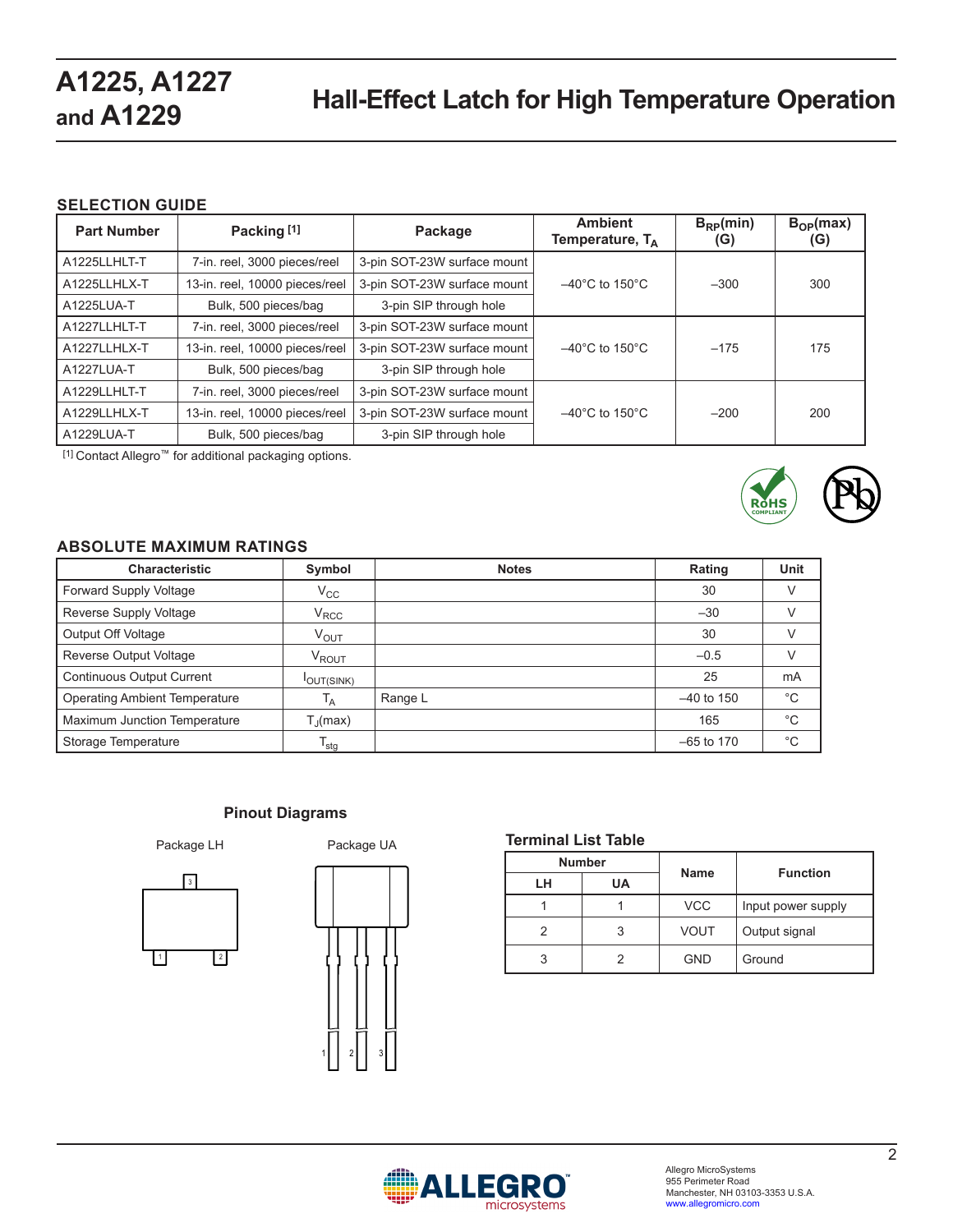### **ELECTRICAL CHARACTERISTICS:** Valid at  $T_A = -40^{\circ}$ C to 150 $^{\circ}$ C, C<sub>BYPASS</sub> = 0.1 µF, V<sub>CC</sub> = 12 V, unless otherwise noted

| <b>Characteristics</b>              | Symbol                      | <b>Test Conditions</b>                        |                                               | Min.                     | Typ. [1]                 | Max.                     | <b>Unit [2]</b>   |
|-------------------------------------|-----------------------------|-----------------------------------------------|-----------------------------------------------|--------------------------|--------------------------|--------------------------|-------------------|
| ELECTRICAL CHARACTERISTICS          |                             |                                               |                                               |                          |                          |                          |                   |
| Supply Voltage                      | $V_{\rm CC}$                | Operating; $T_J \le 165^{\circ}$ C            |                                               | 3.8                      |                          | 24                       | V                 |
| <b>Supply Current</b>               | $I_{\rm CC}$                | $B < B_{RP}$ (Output off)                     |                                               | $\qquad \qquad -$        | $\qquad \qquad -$        | 6                        | mA                |
|                                     |                             |                                               | $B > B_{OP}$ (Output on)                      |                          | $\overline{\phantom{0}}$ | 6                        | mA                |
| Supply Zener Voltage                | $V_{Z(sup)}$                |                                               | $I_{CC}$ = 9 mA, $T_A$ = 25°C                 | 28                       |                          |                          | V                 |
| Reverse Battery Current             | $I_{Z(sup)}$                |                                               | $V_{RCC}$ = -28 V, T <sub>A</sub> = 25°C      | $\qquad \qquad -$        |                          | $-5$                     | mA                |
| Power-On Time <sup>[3]</sup>        | $t_{PO}$                    |                                               |                                               | —                        | $\qquad \qquad -$        | 12                       | μs                |
| Power-On State                      | <b>POS</b>                  | $B < B_{OP}$                                  |                                               | $\overline{\phantom{m}}$ | <b>HIGH</b>              | $\qquad \qquad -$        | $\qquad \qquad -$ |
| <b>Chopping Frequency</b>           | $f_{chop}$                  |                                               |                                               | $\qquad \qquad -$        | 400                      | $\qquad \qquad -$        | kHz               |
| <b>OUTPUT STAGE CHARACTERISTICS</b> |                             |                                               |                                               |                          |                          |                          |                   |
| <b>Output Saturation Voltage</b>    | $V_{OUT(sat)}$              | $I_{OUT}$ = 20 mA                             |                                               | $\qquad \qquad -$        | 175                      | 400                      | mV                |
| Output Leakage Current              | $I_{OFF}$                   |                                               | $V_{OUT}$ = 24 V, B < B <sub>RP</sub>         |                          | < 1                      | 10                       | μA                |
| Output Rise Time [3][4]             | $t_r$                       |                                               | $R_L$ = 820 $\Omega$ , C <sub>L</sub> = 20 pF | $\overline{\phantom{0}}$ | 200                      | 2000                     | ns                |
| Output Fall Time [3][4]             | $t_{\rm f}$                 | $R_L$ = 820 $\Omega$ , C <sub>L</sub> = 20 pF |                                               |                          | 200                      | 2000                     | ns                |
| Output Zener Voltage                | $V_{Z(out)}$                |                                               | $I_{OUT}$ = 3 mA, $T_A$ = 25°C                | 30                       | $\qquad \qquad -$        | $\overline{\phantom{0}}$ | V                 |
| <b>MAGNETIC CHARACTERISTICS</b>     |                             |                                               |                                               |                          |                          |                          |                   |
|                                     | $B_{OP}$                    | A1225                                         | $T_A = 25^{\circ}C$                           | 170                      | $\overline{\phantom{0}}$ | 270                      | G                 |
|                                     |                             |                                               | Over operating temperature range              | 140                      | $\overline{\phantom{0}}$ | 300                      | G                 |
|                                     |                             | A1227                                         | $T_A = 25^{\circ}C$                           | 50                       | $\overline{\phantom{0}}$ | 150                      | G                 |
| Operate Point                       |                             |                                               | Over operating temperature range              | 50                       | —                        | 175                      | G                 |
|                                     |                             | A1229                                         | $T_A = 25^{\circ}C$                           | 100                      | $\qquad \qquad -$        | 180                      | G                 |
|                                     |                             |                                               | Over operating temperature range              | 80                       | $\qquad \qquad -$        | 200                      | G                 |
|                                     |                             | A1225                                         | $T_A = 25^{\circ}$ C                          | $-270$                   | $\qquad \qquad -$        | $-170$                   | G                 |
|                                     |                             |                                               | Over operating temperature range              | $-300$                   | $\equiv$                 | $-140$                   | G                 |
|                                     |                             | A1227                                         | $T_A = 25^{\circ}$ C                          | $-150$                   | $\qquad \qquad -$        | $-50$                    | G                 |
| <b>Release Point</b>                | $\mathsf{B}_{\mathsf{RP}}$  |                                               | Over operating temperature range              | $-175$                   | $\overline{\phantom{0}}$ | $-50$                    | G                 |
|                                     |                             | A1229                                         | $T_A = 25^{\circ}C$                           | $-180$                   |                          | $-100$                   | G                 |
|                                     |                             |                                               | Over operating temperature range              | $-200$                   |                          | $-80$                    | G                 |
|                                     | $\mathsf{B}_{\mathsf{HYS}}$ | A1225                                         | $T_A = 25^{\circ}C$                           | 340                      | $\qquad \qquad -$        | 540                      | G                 |
|                                     |                             |                                               | Over operating temperature range              | 280                      | $\qquad \qquad -$        | 600                      | G                 |
|                                     |                             | A1227                                         | $T_A = 25^{\circ}C$                           | 100                      |                          | 300                      | G                 |
| Hysteresis $(B_{OP} - B_{RP})$      |                             |                                               | Over operating temperature range              | 100                      | $\overline{\phantom{0}}$ | 350                      | G                 |
|                                     |                             |                                               | $T_A = 25^{\circ}C$                           | 200                      | $\overline{\phantom{0}}$ | 360                      | G                 |
|                                     |                             | A1229                                         | Over operating temperature range              | 160                      |                          | 400                      | G                 |

[1] Typical data are at  $T_A = 25^{\circ}$ C and  $V_{CC} = 12$  V, and are for design estimations only.

 $[2] 1 G (gauss) = 0.1 mT (millitesla).$ 

<sup>[3]</sup> Minimum and maximum specifications verified by bench characterization and not guaranteed by Allegro final test.

 $[4]$  C<sub>L</sub> = oscilloscope probe capacitance.

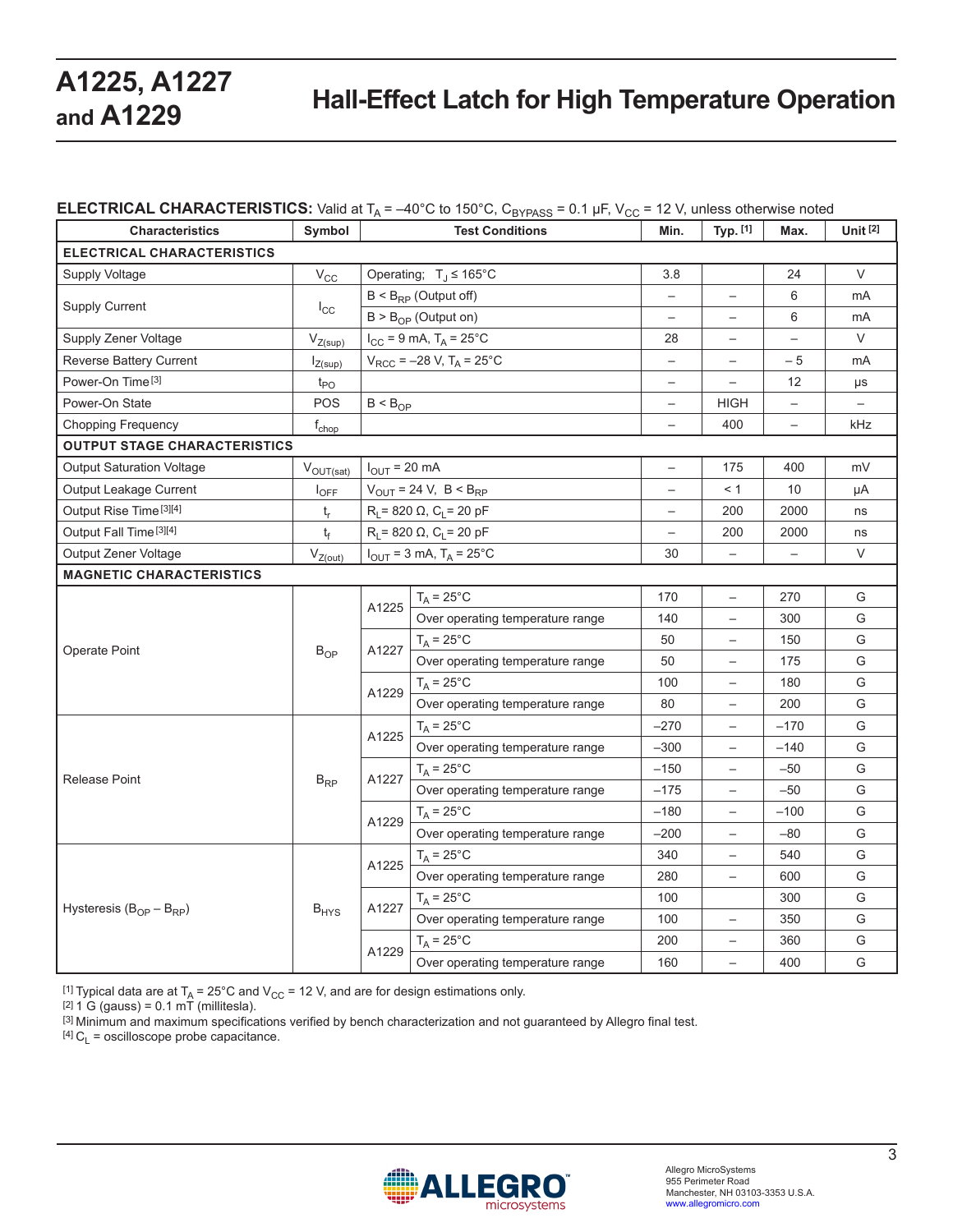### **THERMAL CHARACTERISTICS: May require derating at maximum conditions; see application information**

| <b>Characteristic</b>      | Symbol          | <b>Notes</b>                                                                                              | <b>Rating</b> | Unit          |
|----------------------------|-----------------|-----------------------------------------------------------------------------------------------------------|---------------|---------------|
| Package Thermal Resistance | $R_{\theta JA}$ | Package LH, 2-layer PCB with 0.463 in. <sup>2</sup> of copper area each<br>side connected by thermal vias | 110           | $\degree$ C/W |
|                            |                 | Package LH, 1-layer PCB with copper limited to solder pads                                                | 228           | $\degree$ C/W |
|                            |                 | Package UA, 1-layer PCB with copper limited to solder pads                                                | 165           | $\degree$ C/W |



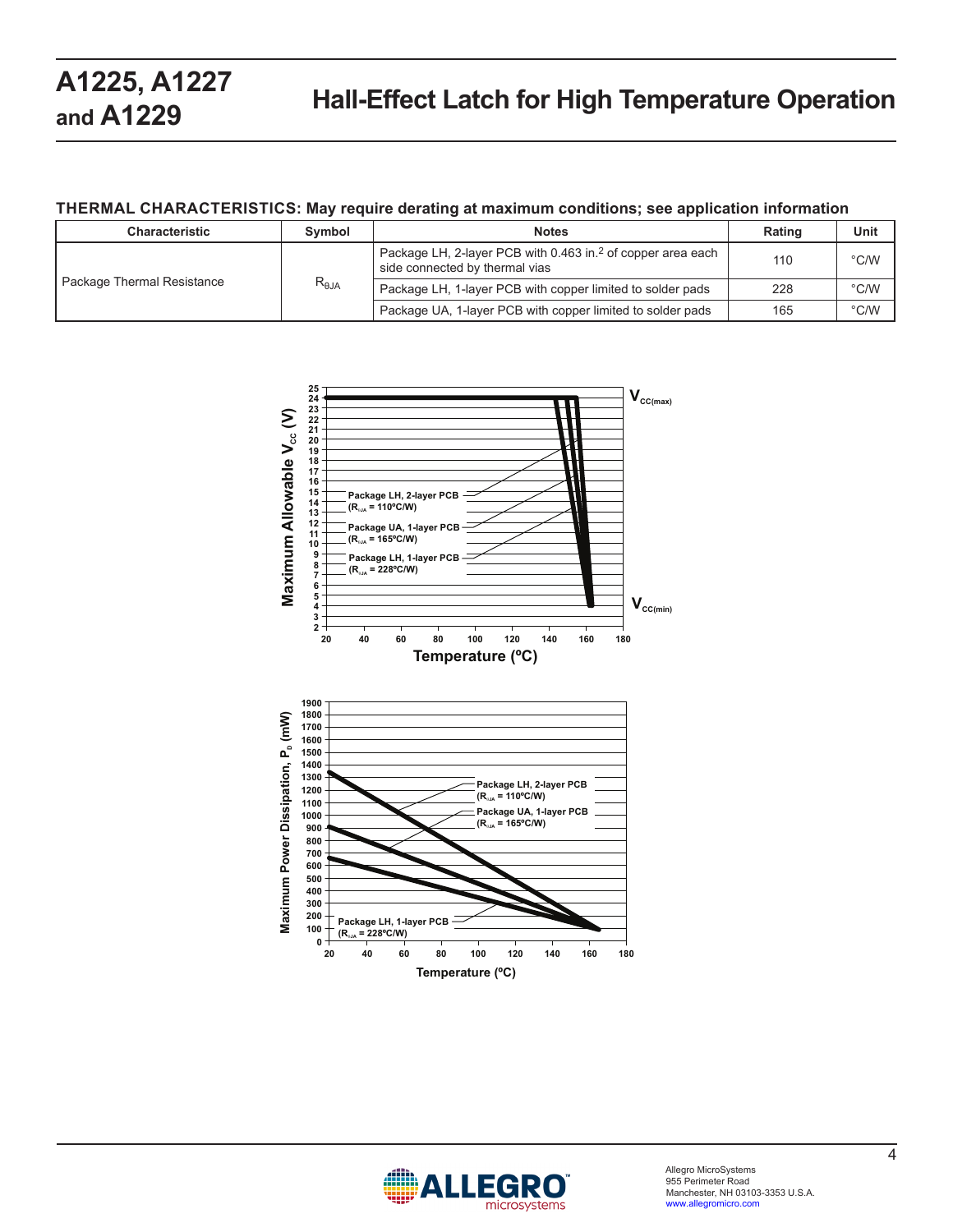### **CHARACTERISTIC PERFORMANCE**

A1225, A1227, and A1229 Electrical Characteristics



6.0 5.5 5.0 4.5 4.0 ICC(av) (mA)  $T_A (°C)$ 3.5 –40 3.0 2.5 25 a. 2.0 150 1.5 1.0 0.5  $\Omega$ 2 6 10 14 18 22 26  $V_{CC}$  (V)





Average Output Saturation Voltage versus Ambient Temperature Average Output Saturation Voltage versus Supply Voltage









Allegro MicroSystems 955 Perimeter Road Manchester, NH 03103-3353 U.S.A. www.allegromicro.com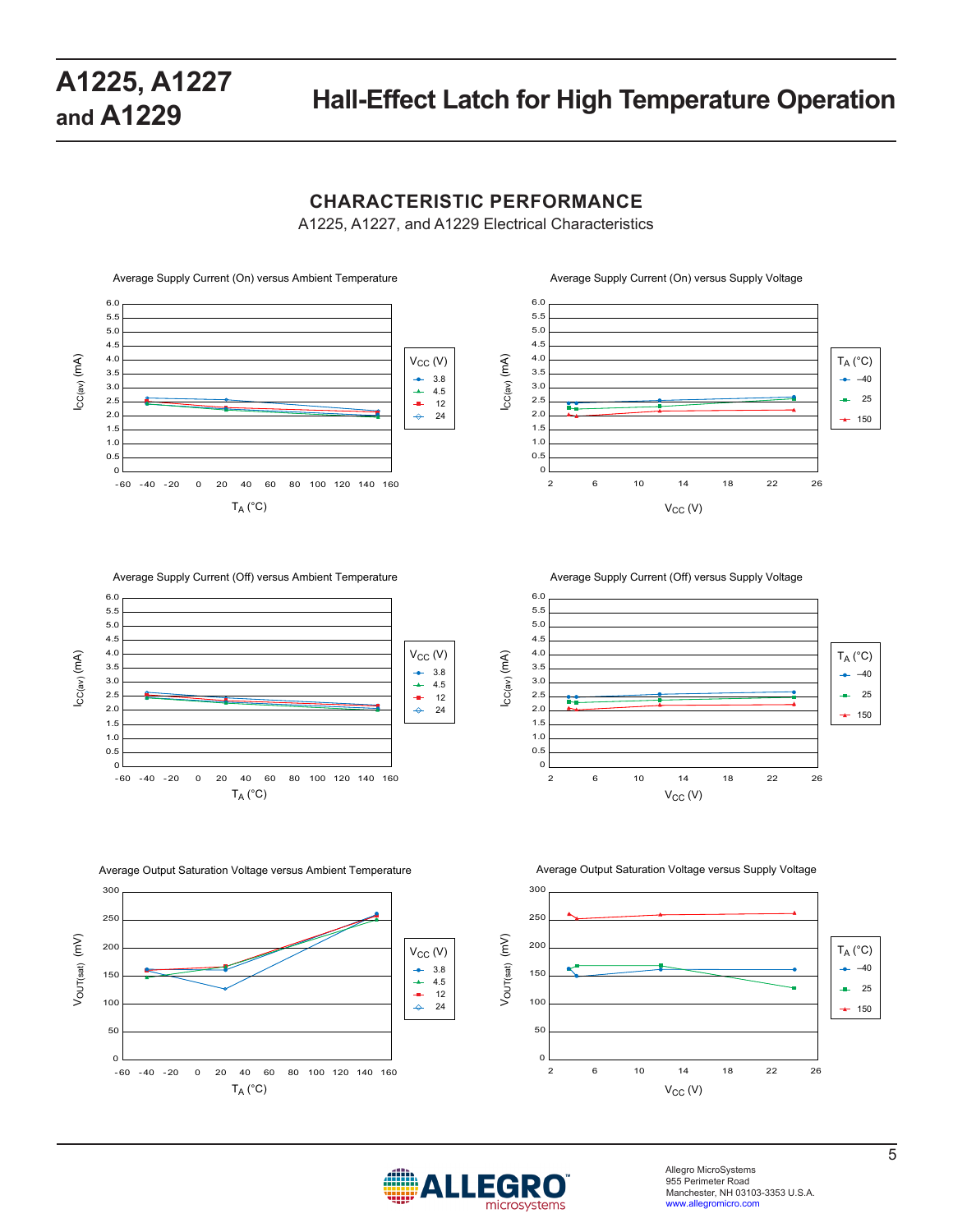#### A1225 Magnetic Characteristics















Allegro MicroSystems 955 Perimeter Road Manchester, NH 03103-3353 U.S.A. www.allegromicro.com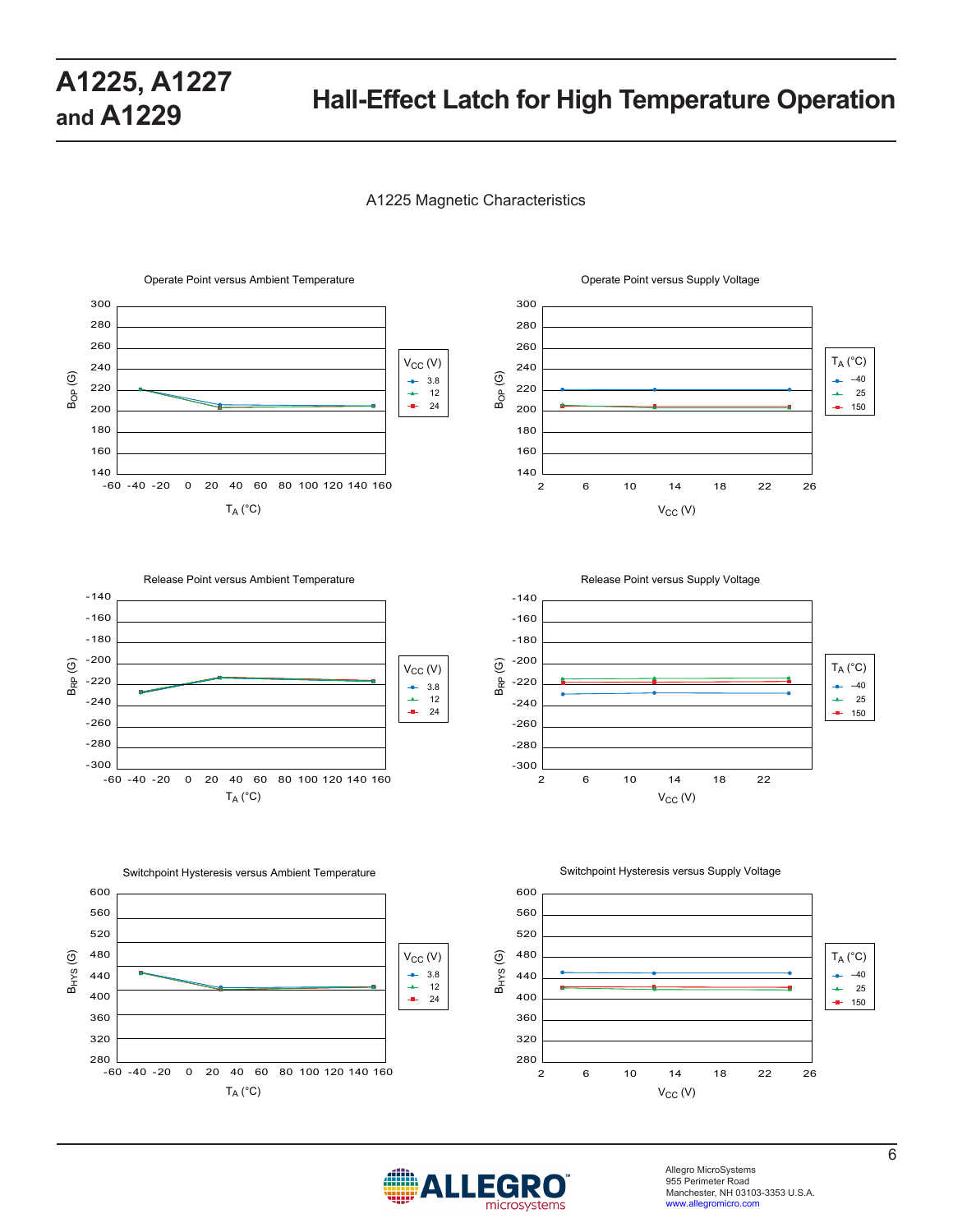#### A1227 Magnetic Characteristics



#### 175 163 150 138  $T_A (°C)$ 125 BOP (G) –40 ÷ 113  $\rightarrow$ 25 100 ÷ 15088 75 63 50 2 6 10 14 18 22 26  $V_{CC}$  (V)





Switchpoint Hysteresis versus Ambient Temperature Switchpoint Hysteresis versus Supply Voltage







Allegro MicroSystems 955 Perimeter Road Manchester, NH 03103-3353 U.S.A. www.allegromicro.com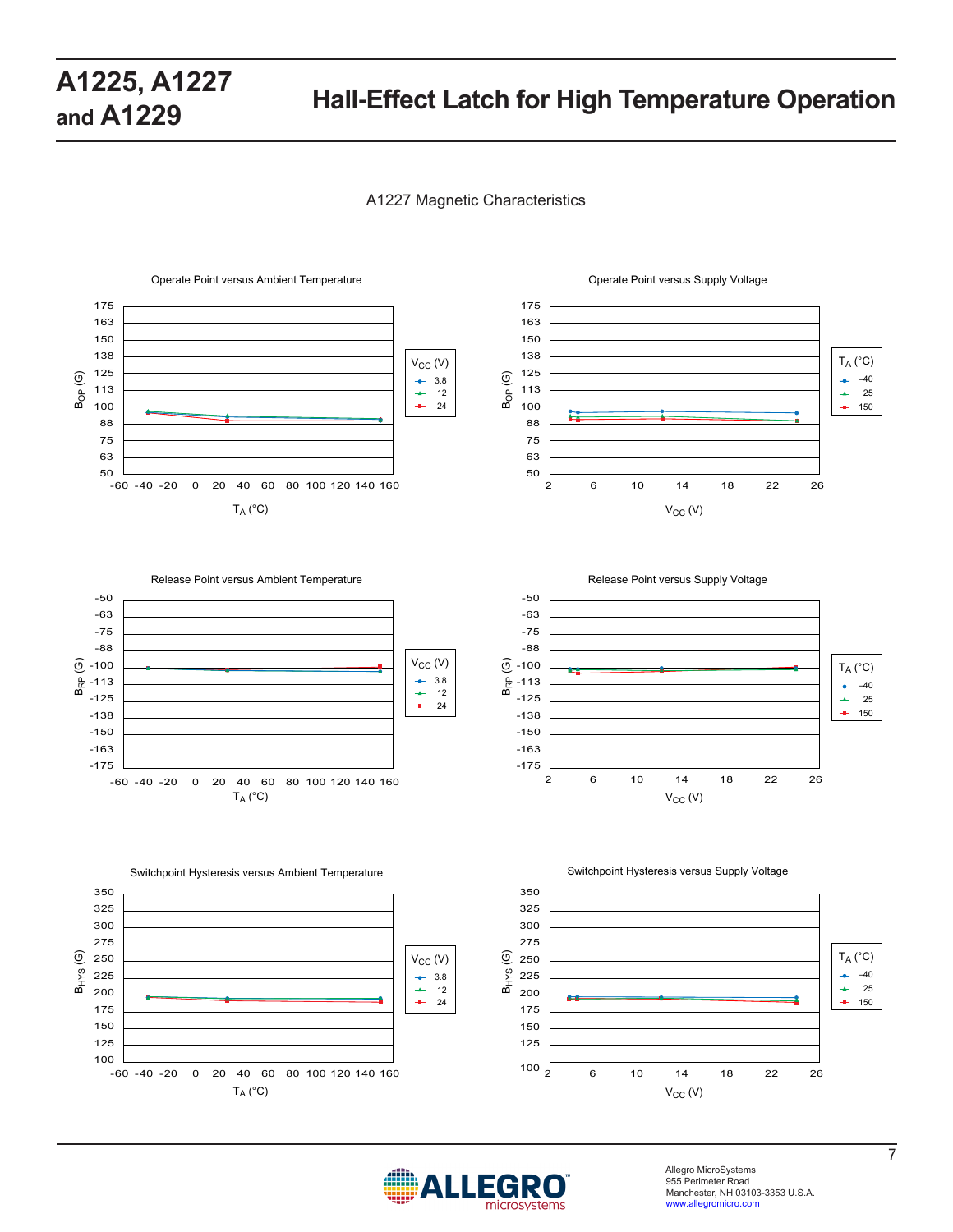#### A1229 Magnetic Characteristics





Release Point versus Ambient Temperature **Release Point versus Supply Voltage** Release Point versus Supply Voltage





 $\overline{9} - 130$  $-120$ -110  $-100$ -90 -80

 $B_{RP}$ 



Switchpoint Hysteresis versus Ambient Temperature Switchpoint Hysteresis versus Supply Voltage







Allegro MicroSystems 955 Perimeter Road Manchester, NH 03103-3353 U.S.A. www.allegromicro.com

 $T_A (^\circ C)$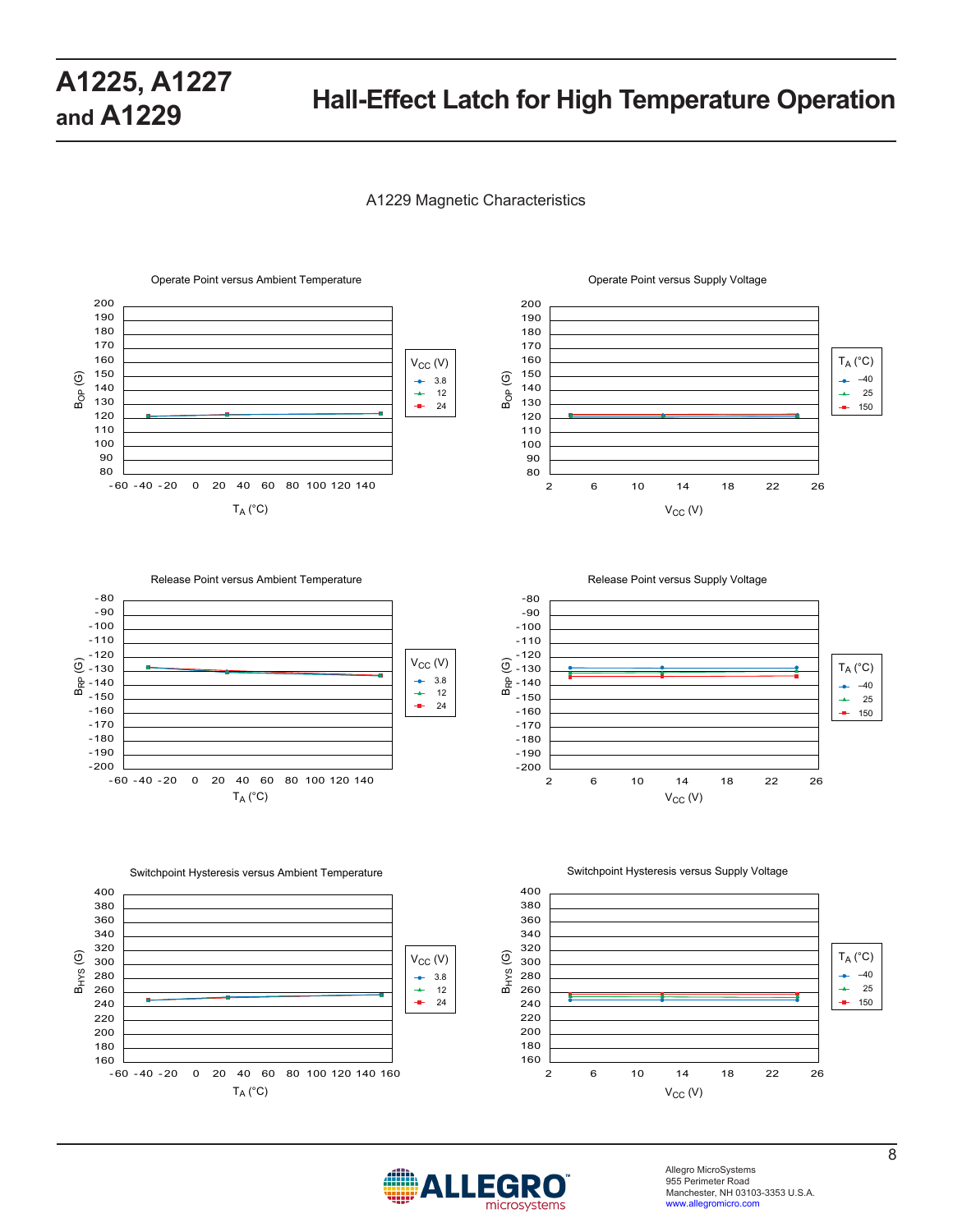### **FUNCTIONAL DESCRIPTION AND APPLICATION INFORMATION**

#### **SWITCHING BEHAVIOR**

The output of the A1225, A1227, and A1229 devices switches low (turns on) when a magnetic field perpendicular to the Hall element exceeds the operate point threshold,  $B_{OP}$  (see figure 1). After turn-on, the output is capable of sinking 25 mA and the output voltage is  $V_{\text{OUT(sat)}}$ . Notice that the device latches; that is, a south pole of sufficient strength towards the branded surface of the device turns the device on, and the device remains on with removal of the south pole.

When the magnetic field is reduced below the release point,  $B_{RP}$ , the device output goes high (turns off). The difference between the magnetic operate point and release point is the hysteresis,  $B<sub>HYS</sub>$ , of the device. This built-in hysteresis allows clean switching of the output, even in the presence of external mechanical vibration and electrical noise.

When the device is powered-on in the hysteresis range, less than  $B_{OP}$  and higher than  $B_{RP}$ , the device output goes high. The correct output state is attained after the first excursion beyond  $B_{OP}$  or  $B_{RP}$ .

#### **APPLICATION INFORMATION**

The simplest form of magnet that will operate these devices is a ring magnet, as shown in figure 2. Other methods of operation are possible.

In three-wire applications the device output is connected through a pull-up resistor to the supply pin or separate battery voltage (figure 3). Switching of the output signal indicates sufficient change of the magnetic field.





Figure 2. Typical magnetic target configuration using a ring magnet



Figure 1. Output switching characteristics

Figure 3. Typical 3-wire application circuit

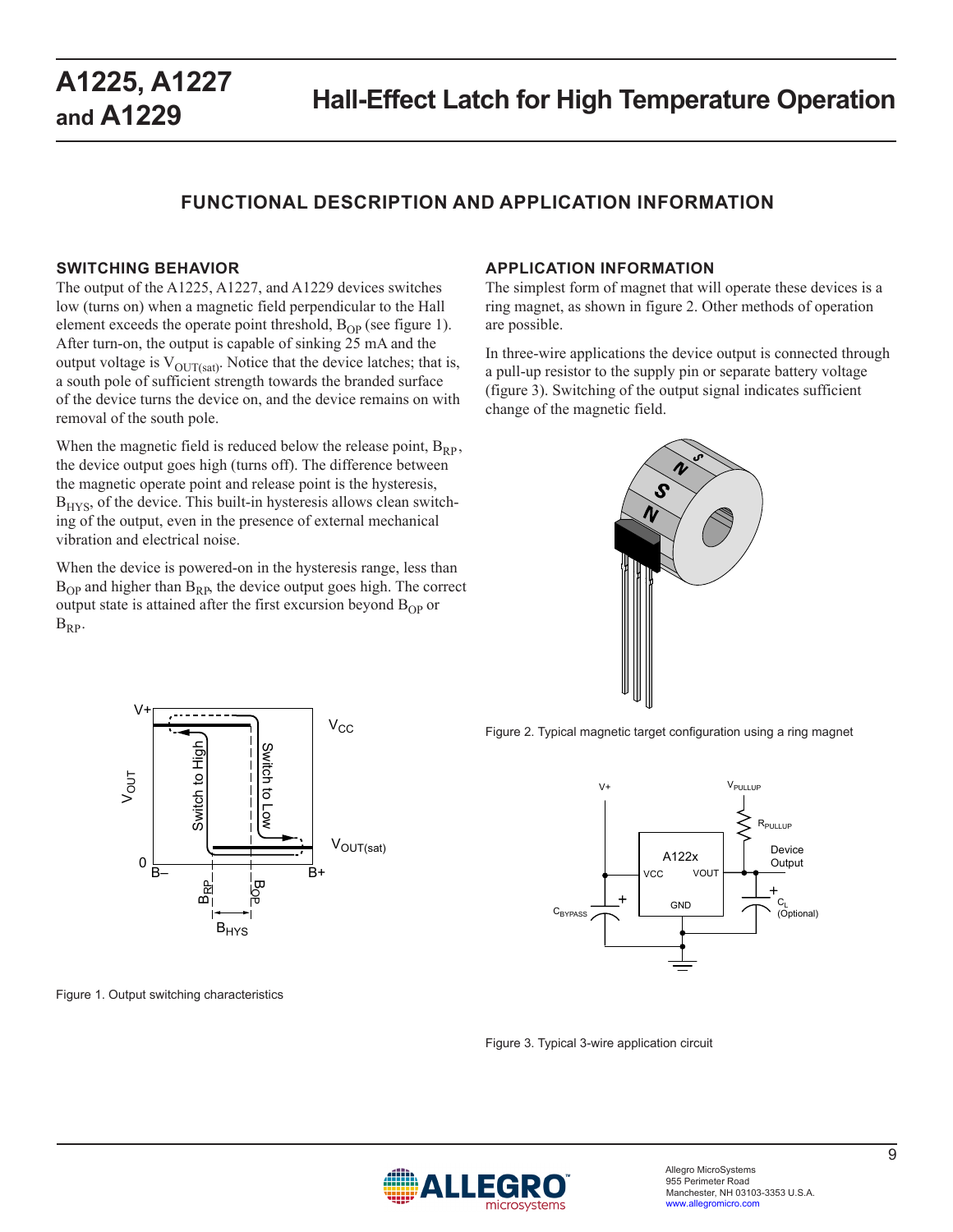### **CHOPPER STABILIZATION TECHNIQUE**

When using Hall-effect technology, a limiting factor for switchpoint accuracy is the small signal voltage developed across the Hall element. This voltage is disproportionally small relative to the offset that can be produced at the output of the Hall sensor IC. This makes it difficult to process the signal while maintaining an accurate, reliable output over the specified operating temperature and voltage ranges. Chopper stabilization is a unique approach used to minimize Hall offset on the chip. Allegro employs a technique to remove key sources of the output drift induced by thermal and mechanical stresses. This offset reduction technique is based on a signal modulation-demodulation process. The undesired offset signal is separated from the magnetic fieldinduced signal in the frequency domain, through modulation. The subsequent demodulation acts as a modulation process for the offset, causing the magnetic field-induced signal to recover its original spectrum at base band, while the DC offset becomes

a high-frequency signal. The magnetic-sourced signal then can pass through a low-pass filter, while the modulated DC offset is suppressed. In addition to the removal of the thermal and stress related offset, this novel technique also reduces the amount of thermal noise in the Hall sensor IC while completely removing the modulated residue resulting from the chopper operation. The chopper stabilization technique uses a high-frequency sampling clock. For the demodulation process, a sample-and-hold technique is used. This high-frequency operation allows a greater sampling rate, which results in higher accuracy and faster signalprocessing capability. This approach desensitizes the chip to the effects of thermal and mechanical stresses, and produces devices that have extremely stable quiescent Hall output voltages and precise recoverability after temperature cycling. This technique is made possible through the use of a BiCMOS process, which allows the use of low-offset, low-noise amplifiers in combination with high-density logic integration and sample-and-hold circuits.



Figure 4. Chopper stabilization technique

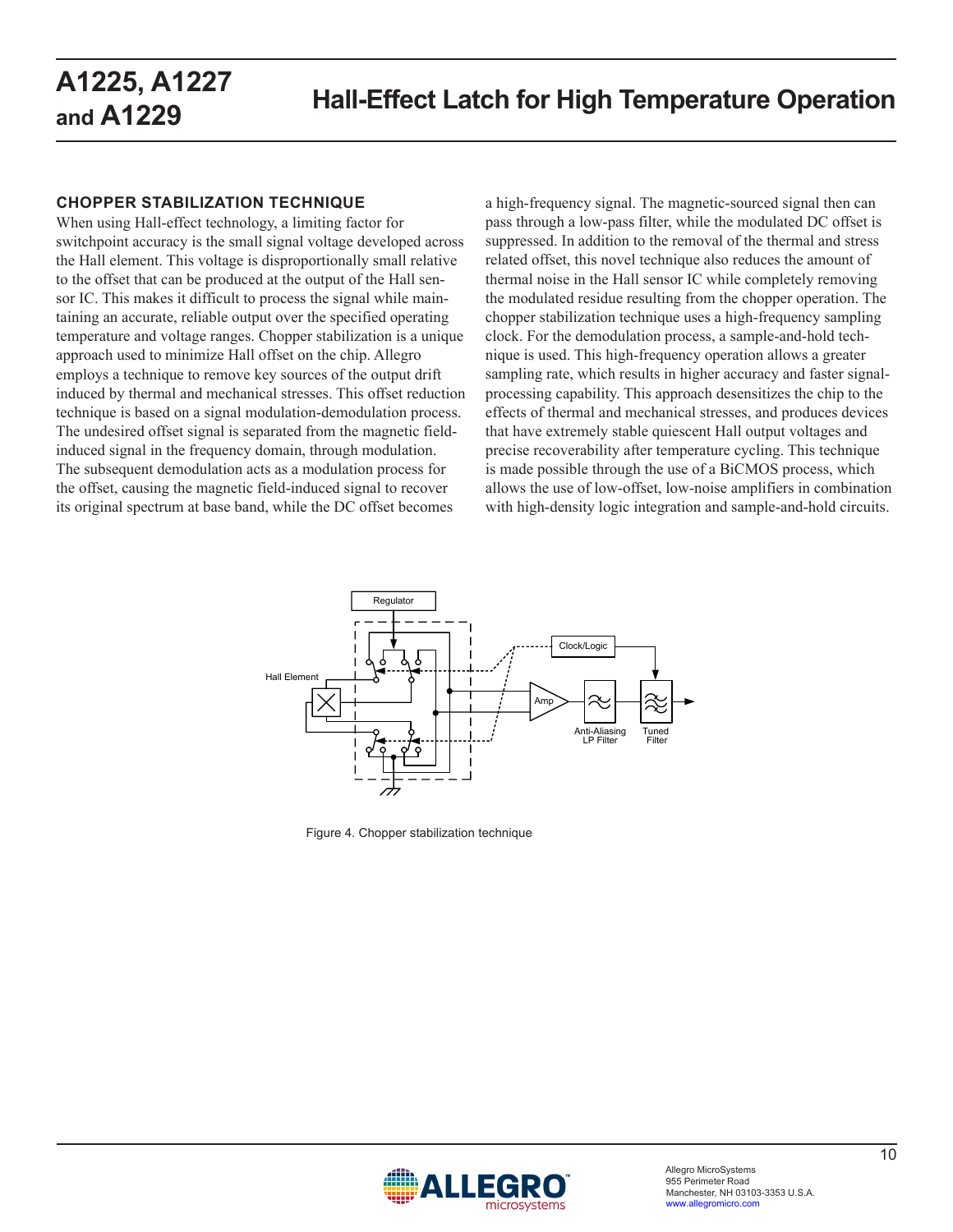### **Package LH 3-Pin SOT23W**



**D** Hall elements, not to scale

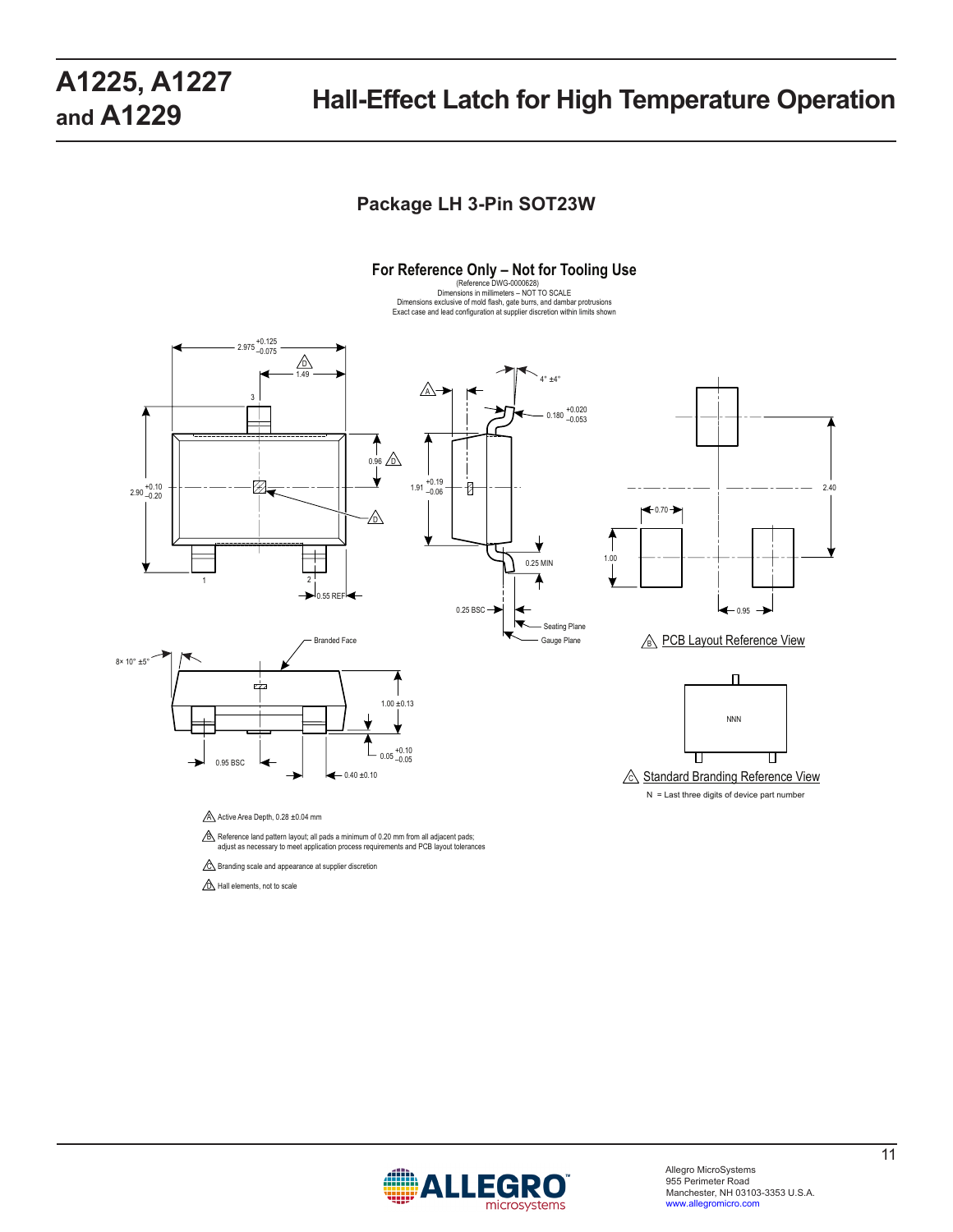### **Package UA 3-Pin SIP, Matrix Style**



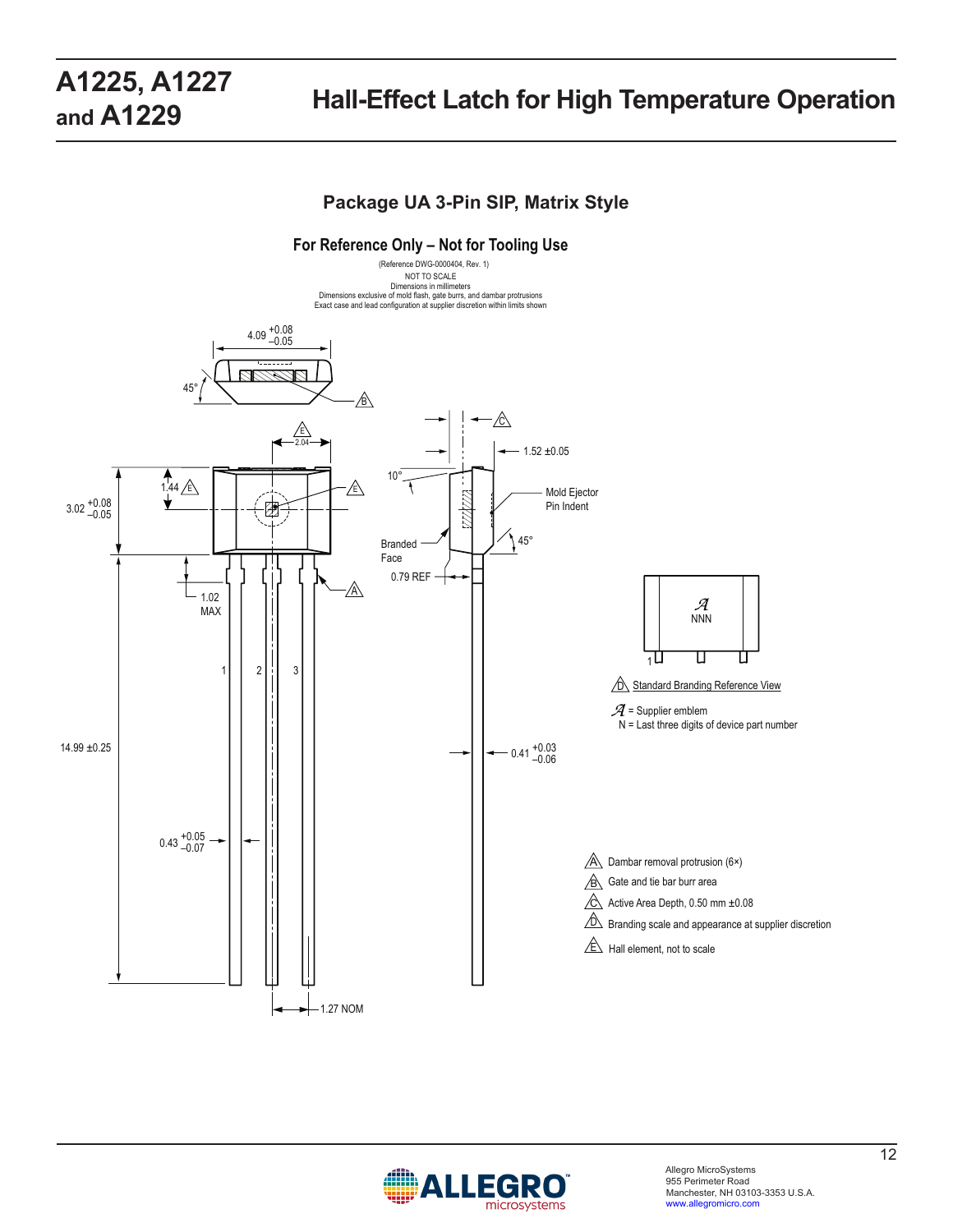### **Package UA 3-Pin SIP, Chopper Style**